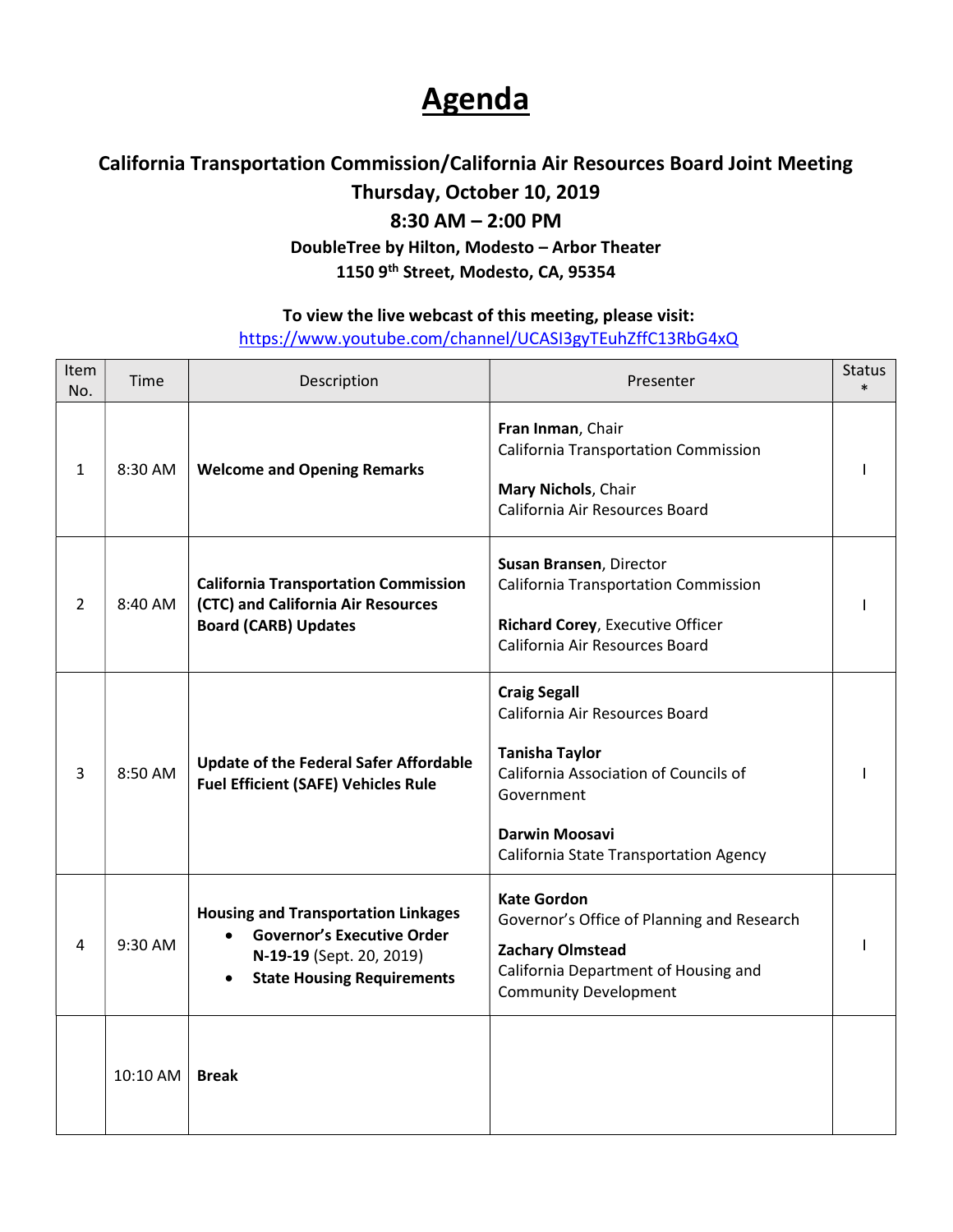| Item<br>No. | Time      | Description                                                                                                                        | Presenter                                                                                                                                                                                                                                                                                                                                                                                                                                                                                                                                                                                                                                                                                                               | <b>Status</b><br>$\ast$ |
|-------------|-----------|------------------------------------------------------------------------------------------------------------------------------------|-------------------------------------------------------------------------------------------------------------------------------------------------------------------------------------------------------------------------------------------------------------------------------------------------------------------------------------------------------------------------------------------------------------------------------------------------------------------------------------------------------------------------------------------------------------------------------------------------------------------------------------------------------------------------------------------------------------------------|-------------------------|
| 5           | 10:25 AM  | <b>Panel Discussion - Sustainable</b><br><b>Transportation Planning and Project</b><br>Implementation in the San Joaquin<br>Valley | Moderated by:<br>Vito Chiesa, Supervisor<br><b>Stanislaus County District 2</b><br>Panelists:<br>Kristine Cai, Deputy Director<br><b>Fresno Council of Governments</b><br>Ahron Hakimi, Executive Director<br>$\bullet$<br>Kern Council of Governments<br>Terri King, Executive Director<br>$\bullet$<br>Kings County Association of Governments<br>Patricia Taylor, Executive Director<br>$\bullet$<br><b>Madera County Transportation</b><br>Commission<br>Andrew Chesley, Executive Director<br>San Joaquin Council of Governments<br>Rosa Park, Executive Director<br>$\bullet$<br><b>Stanislaus Council of Governments</b><br>Ted Smalley, Executive Director<br>$\bullet$<br><b>Tulare Council of Governments</b> |                         |
|             | 11:45 AM  | Lunch                                                                                                                              |                                                                                                                                                                                                                                                                                                                                                                                                                                                                                                                                                                                                                                                                                                                         |                         |
| 6           | 12:30 PM  | <b>CTC Commissioner and CARB Board</b><br><b>Member Comments</b>                                                                   |                                                                                                                                                                                                                                                                                                                                                                                                                                                                                                                                                                                                                                                                                                                         |                         |
| 7           | $1:00$ PM | <b>Public Comment</b>                                                                                                              |                                                                                                                                                                                                                                                                                                                                                                                                                                                                                                                                                                                                                                                                                                                         |                         |
| 8           | 1:45 PM   | <b>Meeting Conclusion and Wrap-Up</b>                                                                                              | Fran Inman, Chair<br><b>California Transportation Commission</b><br>Mary Nichols, Chair<br>California Air Resources Board                                                                                                                                                                                                                                                                                                                                                                                                                                                                                                                                                                                               |                         |

NOTICE: Times identified on the agenda are estimates only. The CTC and CARB have the discretion to take up agenda items out of sequence. The CTC and the CARB may adjourn earlier than estimated. "CTC" denotes California Transportation Commission; "CARB" denotes California Air Resources Board.

 Unless otherwise noticed, a copy of this meeting notice and agenda will be posted 10 calendar days prior to the meeting on the CTC Website: <www.catc.ca.gov> and the CARB Website: <https://ww2.arb.ca.gov/about/ab-179-california-air>resources-board-and-california-transportation-commission-joint-meetings. Questions or inquiries about this meeting may be directed to the CTC staff at (916) 654-4245, 1120 N Street (MS-52), Sacramento, CA 95814 or CARB at (916) 324- 9061. If special accommodations are needed for persons with disabilities, please contact Doug Remedios at (916) 654- 4245. Requests for special accommodations should be made as soon as possible but no later than at least five working days prior to the scheduled meeting.

 Persons attending the meeting who wish to address the CTC and CARB on a subject to be considered at this meeting are asked to complete a Speaker Request Card and provide it to the CTC Clerk prior to the discussion of the item. If you would like to present written materials, including handouts, photos, and maps to the CTC and CARB at the meeting, please provide a minimum of 35 copies labeled with the agenda item number no later than 30 minutes prior to the start of the meeting. Video clips and other electronic media cannot be accommodated. Speakers cannot use their own computer or projection equipment for displaying presentation material.